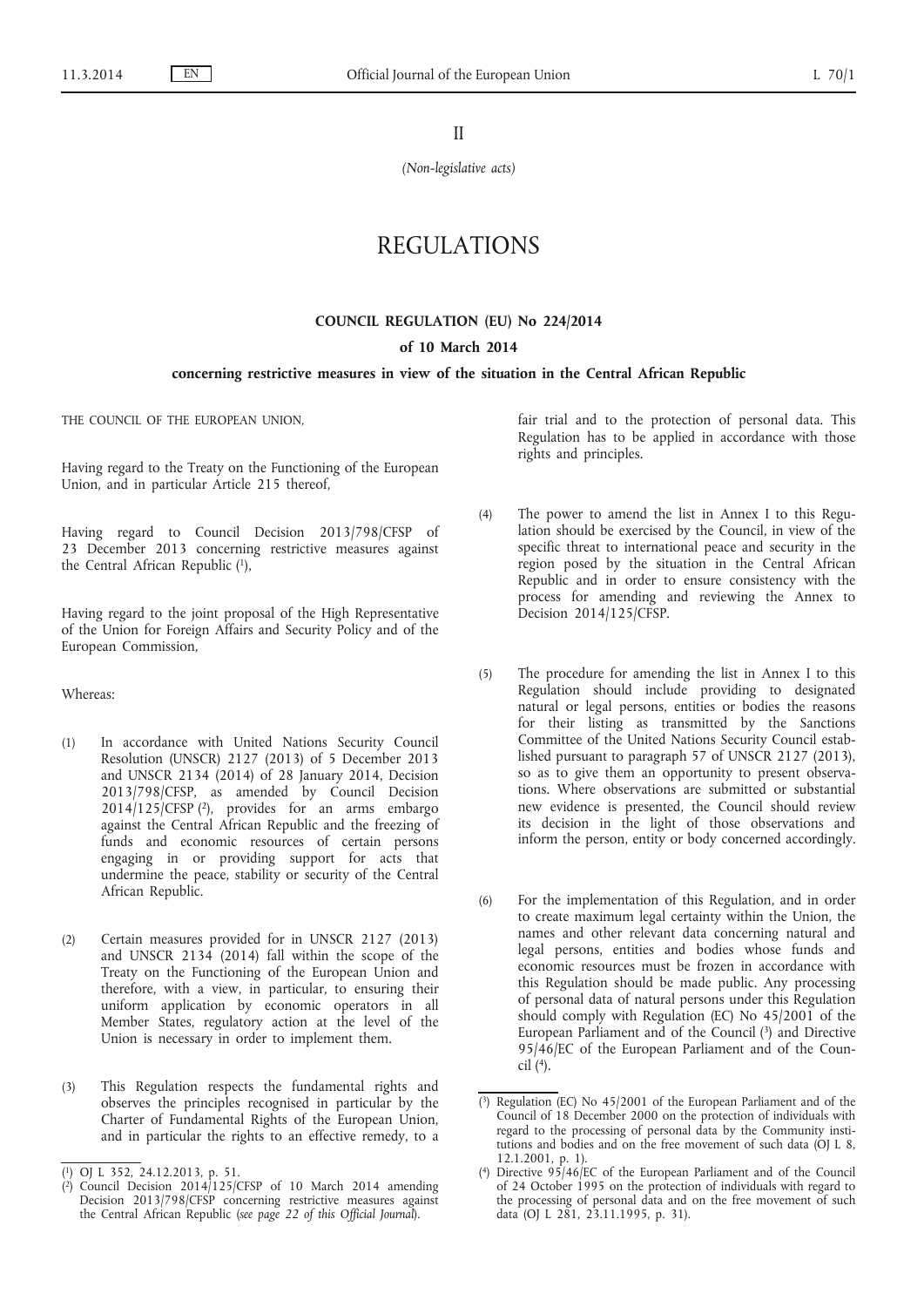(7) In order to ensure that the measures provided for in this Regulation are effective, it should enter into force immediately,

#### HAS ADOPTED THIS REGULATION:

## *Article 1*

For the purposes of this Regulation, the following definitions apply:

- (a) 'brokering services' means:
	- (i) the negotiation or arrangement of transactions for the purchase, sale or supply of goods and technology or of financial and technical services, from a third country to any other third country, or
	- (ii) the selling or buying of goods and technology or of financial and technical services that are located in a third country for their transfer to another third country;
- (b) 'claim' means any claim, whether asserted by legal proceedings or not, made before or after the date of entry into force of this Regulation, under or in connection with a contract or transaction, including in particular:
	- (i) a claim for performance of any obligation arising under or in connection with a contract or transaction;
	- (ii) a claim for extension or payment of a bond, financial guarantee or indemnity of whatever form;
	- (iii) a claim for compensation in respect of a contract or transaction;
	- (iv) a counterclaim;
	- (v) a claim for the recognition or enforcement, including by the procedure of exequatur, of a judgment, an arbitration award or an equivalent decision, wherever made or given;
- (c) 'contract or transaction' means any transaction of whatever form and whatever the applicable law, whether comprising one or more contracts or similar obligations made between the same or different parties; for this purpose, 'contract' includes a bond, guarantee or indemnity, particularly a financial guarantee or financial indemnity, and credit, whether legally independent or not, as well as any related provision arising under, or in connection with, the transaction;
- (d) 'competent authorities' means the competent authorities of the Member States as identified on the websites listed in Annex II;
- (e) 'economic resources' means assets of every kind, whether tangible or intangible, movable or immovable, which are not funds, but may be used to obtain funds, goods or services;
- (f) 'freezing of economic resources' means preventing the use of economic resources to obtain funds, goods or services in any way, including, but not limited to, by selling, hiring or mortgaging them;
- (g) 'freezing of funds' means preventing any move, transfer, alteration, use of, access to, or dealing with funds in any way that would result in any change in their volume, amount, location, ownership, possession, character, destination or other change that would enable the funds to be used, including portfolio management;
- (h) 'funds' means financial assets and benefits of every kind, including, but not limited to:
	- (i) cash, cheques, claims on money, drafts, money orders and other payment instruments;
	- (ii) deposits with financial institutions or other entities, balances on accounts, debts and debt obligations;
	- (iii) publicly- and privately-traded securities and debt instruments, including stocks and shares, certificates representing securities, bonds, notes, warrants, debentures and derivatives contracts;
	- (iv) interest, dividends or other income on or value accruing from or generated by assets;
	- (v) credit, right of set-off, guarantees, performance bonds or other financial commitments;
	- (vi) letters of credit, bills of lading, bills of sale; and
	- (vii) documents showing evidence of an interest in funds or financial resources;
- (i) 'Sanctions Committee' means the Committee of the United Nations Security Council which was established pursuant to paragraph 57 of United Nations Security Council Resolution UNSCR 2127 (2013);
- (j) 'technical assistance' means any technical support related to repairs, development, manufacture, assembly, testing, maintenance, or any other technical service, and may take forms such as instruction, advice, training, transmission of working knowledge or skills or consulting services, including verbal forms of assistance;
- (k) 'territory of the Union' means the territories of the Member States to which the Treaty is applicable, under the conditions laid down in the Treaty, including their airspace.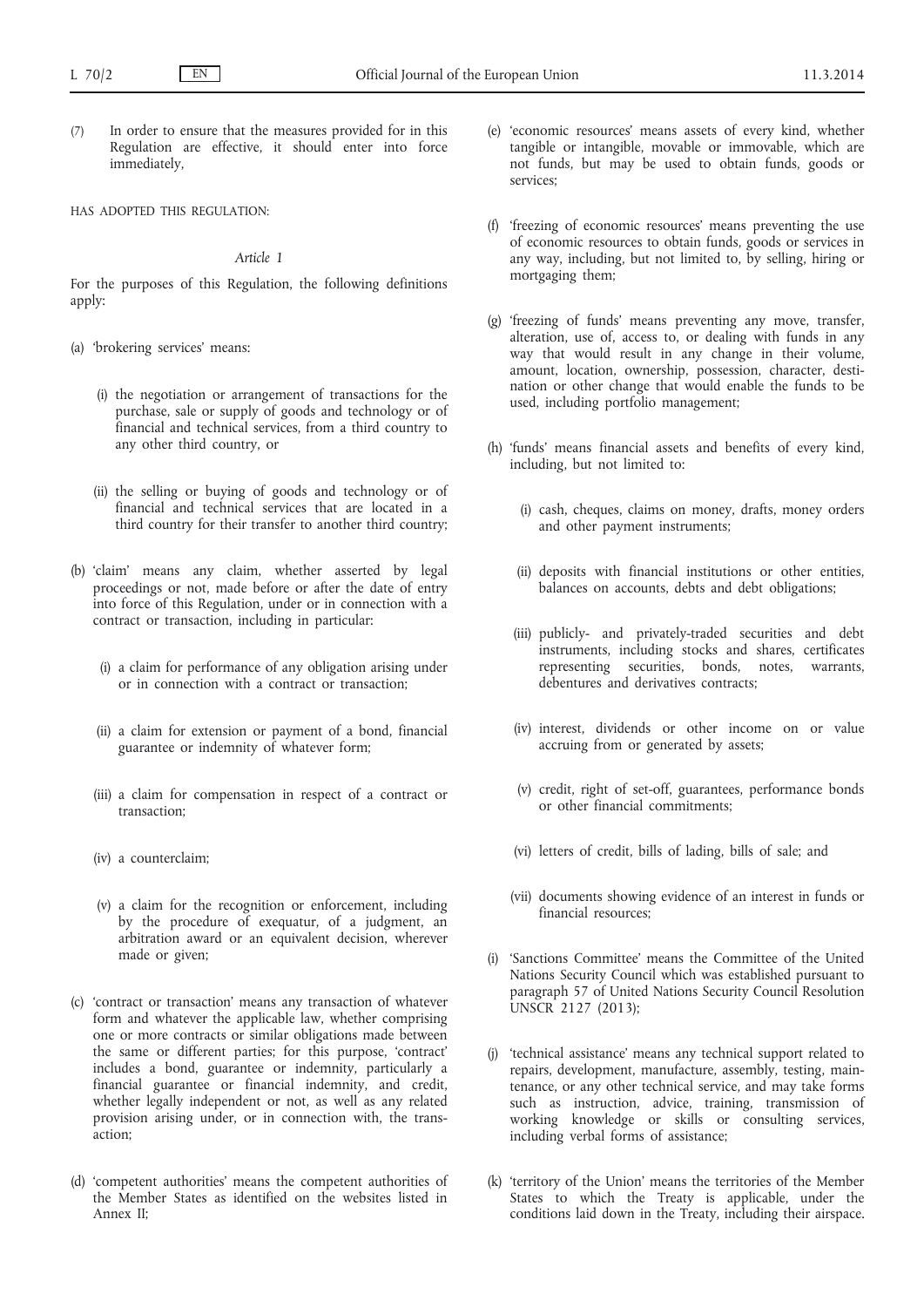### *Article 2*

It shall be prohibited to provide, directly or indirectly:

- (a) technical assistance or brokering services related to the goods and technology listed in the Common Military List of the European Union (1) (Common Military List) or related to the provision, manufacture, maintenance and use of goods included in that list, to any person, entity or body in the Central African Republic or for use in the Central African Republic;
- (b) financing or financial assistance related to the sale, supply, transfer or export of goods and technology listed in the Common Military List, including in particular grants, loans and export credit insurance, as well as insurance and reinsurance, for any sale, supply, transfer or export of such items, or for any provision of related technical assistance or brokering services to any person, entity or body in the Central African Republic or for use in the Central African Republic;
- (c) technical assistance, financing or financial assistance, brokering services or transport services related to the provision of armed mercenary personnel in the Central African Republic or for use in the Central African Republic.

#### *Article 3*

By way of derogation from Article 2, the prohibitions laid down in that Article shall not apply to the provision of technical assistance, financing or financial assistance or brokering services intended solely for the support of or use by the Mission for the Consolidation of Peace in Central African Republic (MICOPAX), the African-led International Support Mission to the Central African Republic (MISCA), the United Nations Integrated Peacebuilding Office in the Central African Republic (BINUCA) and its guard unit, the African Union-Regional Task Force (AU-RTF), the French forces deployed in the Central African Republic and the European Union operation in the Central African Republic (EUFOR RCA).

## *Article 4*

By way of derogation from Article 2, and provided that the provision of such technical assistance or brokering services, financing or financial assistance has been approved in advance by the Sanctions Committee, the prohibitions laid down in that Article shall not apply to the provision of:

- (a) technical assistance or brokering services related to nonlethal military equipment intended solely for humanitarian or protective use;
- (b) technical assistance, financing or financial assistance to the sale, supply, transfer or export of goods and technology
- ( 1) OJ C 69, 18.3.2010, p. 19.

listed in the Common Military List or for any provision of related technical assistance or brokering services.

#### *Article 5*

All funds and economic resources belonging to, owned, held or controlled by any natural or legal person, entity or body listed in Annex I shall be frozen.

No funds or economic resources shall be made available, directly or indirectly, to or for the benefit of any natural or legal person, entity or body listed in Annex I.

3. Annex I shall include natural or legal persons, entities and bodies identified by the Sanctions Committee as:

- (a) engaging in or providing support for acts that undermine the peace, stability or security of the Central African Republic, including acts that threaten or violate transitional agreements, or that threaten or impede the political transition process, including a transition towards free and fair democratic elections, or that fuel violence;
- (b) acting in violation of the arms embargo established in paragraph 54 of UNSCR 2127 (2013), or having directly or indirectly supplied, sold, or transferred to armed groups or criminal networks in the Central African Republic, or having been the recipient of arms or any related materiel, or any technical advice, training, or assistance, including financing and financial assistance, related to violent activities of armed groups or criminal networks in the Central African Republic;
- (c) being involved in planning, directing, or committing acts that violate international human rights law or international humanitarian law, as applicable, or that constitute human rights abuses or violations, in the Central African Republic, including acts involving sexual violence, targeting of civilians, ethnic- or religious-based attacks, attacks on schools and hospitals, and abduction and forced displacement;
- (d) recruiting or using children in armed conflict in the Central African Republic, in violation of applicable international law;
- (e) providing support for armed groups or criminal networks through the illicit exploitation of natural resources, including diamonds and wildlife and wildlife products, in the Central African Republic;
- (f) obstructing the delivery of humanitarian assistance to the Central African Republic, or access to, or distribution of, humanitarian assistance in the Central African Republic;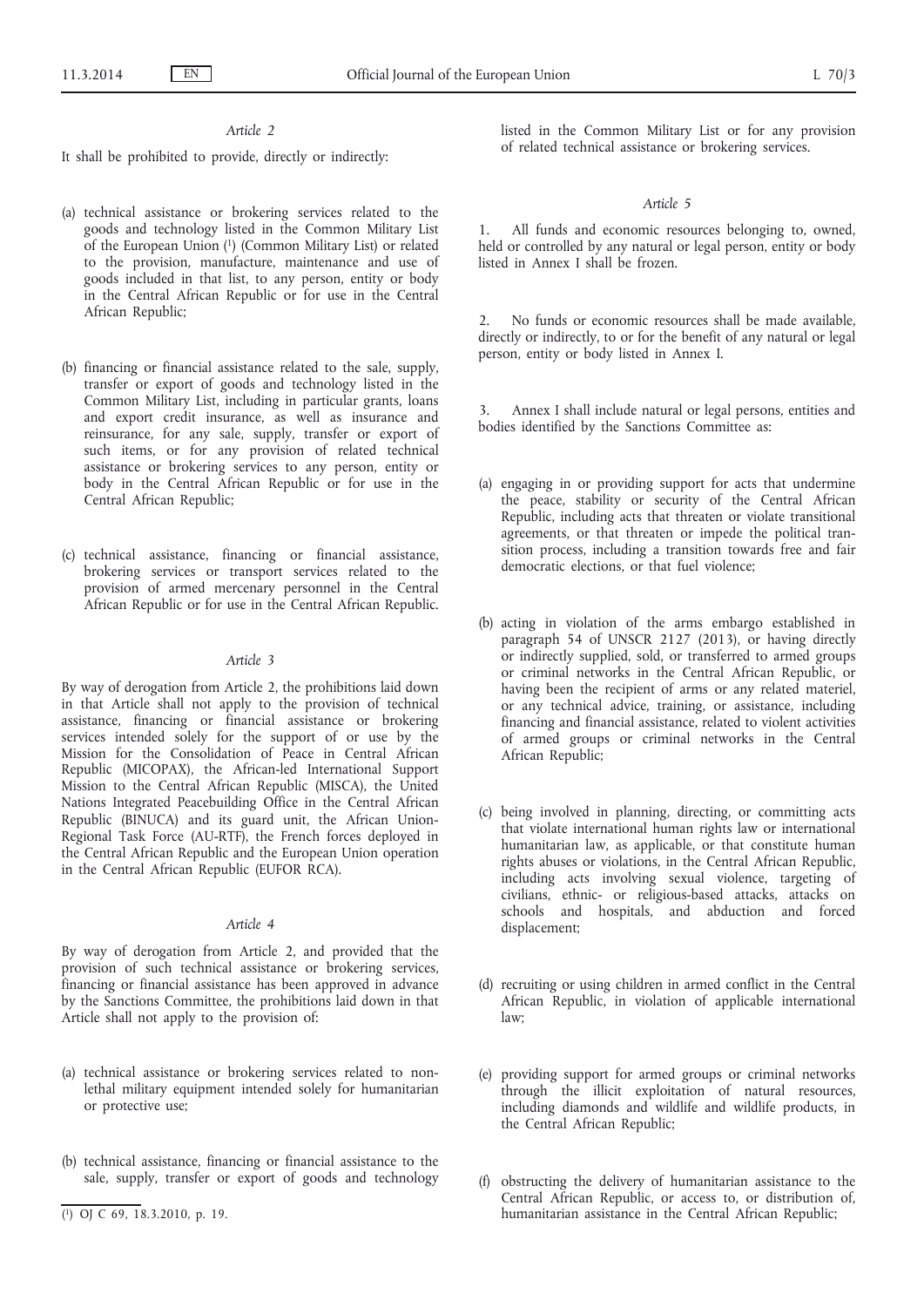- (g) being involved in planning, directing, sponsoring, or conducting attacks against UN missions or international security presences, including BINUCA, MISCA, EUFOR RCA and the other forces who support them;
- (h) being leaders of, having provided support to, or having acted for or on behalf of or at the direction of, an entity designated by the Sanctions Committee;
- (i) acting on behalf of or at the direction of persons, entities or bodies listed in points (a) to (h), or entities owned or controlled by them.

### *Article 6*

By way of derogation from Article 5, the competent authorities of the Member States may authorise the release of certain frozen funds or economic resources, or the making available of certain funds or economic resources, under such conditions as they deem appropriate, provided that the following conditions are met:

- (a) the competent authority concerned has determined that the funds or economic resources are:
	- (i) necessary to satisfy the basic needs of a natural or legal person, entity or body listed in Annex I, and dependent family members of such natural persons, including payments for foodstuffs, rent or mortgage, medicines and medical treatment, taxes, insurance premiums, and public utility charges;
	- (ii) intended exclusively for payment of reasonable professional fees or the reimbursement of incurred expenses associated with the provision of legal services; or
	- (iii) intended exclusively for payment of fees or service charges for routine holding or maintenance of frozen funds or economic resources; and
- (b) the Member State concerned has notified the Sanctions Committee of the determination referred to in point (a) and of its intention to grant an authorisation, and the Sanctions Committee has not objected to that course of action within five working days of notification.

### *Article 7*

By way of derogation from Article 5, the competent authorities of the Member States may authorise the release of certain frozen funds or economic resources, or the making available of certain funds or economic resources, under such conditions as they deem appropriate, provided that the competent authority concerned has determined that the funds or economic resources are necessary for extraordinary expenses, and provided that the Member State concerned has notified the Sanctions Committee of that determination and the Sanctions Committee has approved it.

#### *Article 8*

By way of derogation from Article 5, the competent authorities of the Member States may authorise the release of certain frozen funds or economic resources where the following conditions are met:

- (a) the funds or economic resources in question are the subject of a judicial, administrative or arbitral lien established prior to the date on which the person, entity or body referred to in Article 5 was listed in Annex I, or of a judicial, administrative or arbitral judgment handed down prior to that date;
- (b) the funds or economic resources in question will be used exclusively to satisfy claims secured by such a lien or recognised as valid in such a judgment, within the limits set by applicable laws and regulations governing the rights of persons having such claims;
- (c) the lien or judgment is not for the benefit of a natural or legal person, entity or body listed in Annex I;
- (d) recognition of the lien or judgment is not contrary to public policy in the Member State concerned; and
- (e) the Sanctions Committee has been notified by the Member State of the lien or judgment.

### *Article 9*

By way of derogation from Article 5, and provided that a payment by a natural or legal person, entity or body listed in Annex I is due under a contract or agreement that was concluded by, or under an obligation that arose for, the natural or legal person, entity or body concerned, before the date on which that natural or legal person, entity or body had been designated by the UN Security Council or the Sanctions Committee, the competent authorities of the Member States may authorise, under such conditions as they deem appropriate, the release of certain frozen funds or economic resources, provided that the competent authority concerned has determined that:

- (a) the funds or economic resources shall be used for a payment by a natural or legal person, entity or body listed in Annex I;
- (b) the payment is not in breach of Article 5(2); and
- (c) the Sanctions Committee has been notified by the relevant Member State of the intention to grant an authorisation 10 working days in advance.

#### *Article 10*

1. Article 5(2) shall not prevent the crediting of the frozen accounts by financial or credit institutions that receive funds transferred by third parties into the account of a natural or legal person, entity or body listed in Annex I, provided that any additions to such accounts will also be frozen. The financial or credit institution shall inform the relevant competent authority about any such transaction without delay.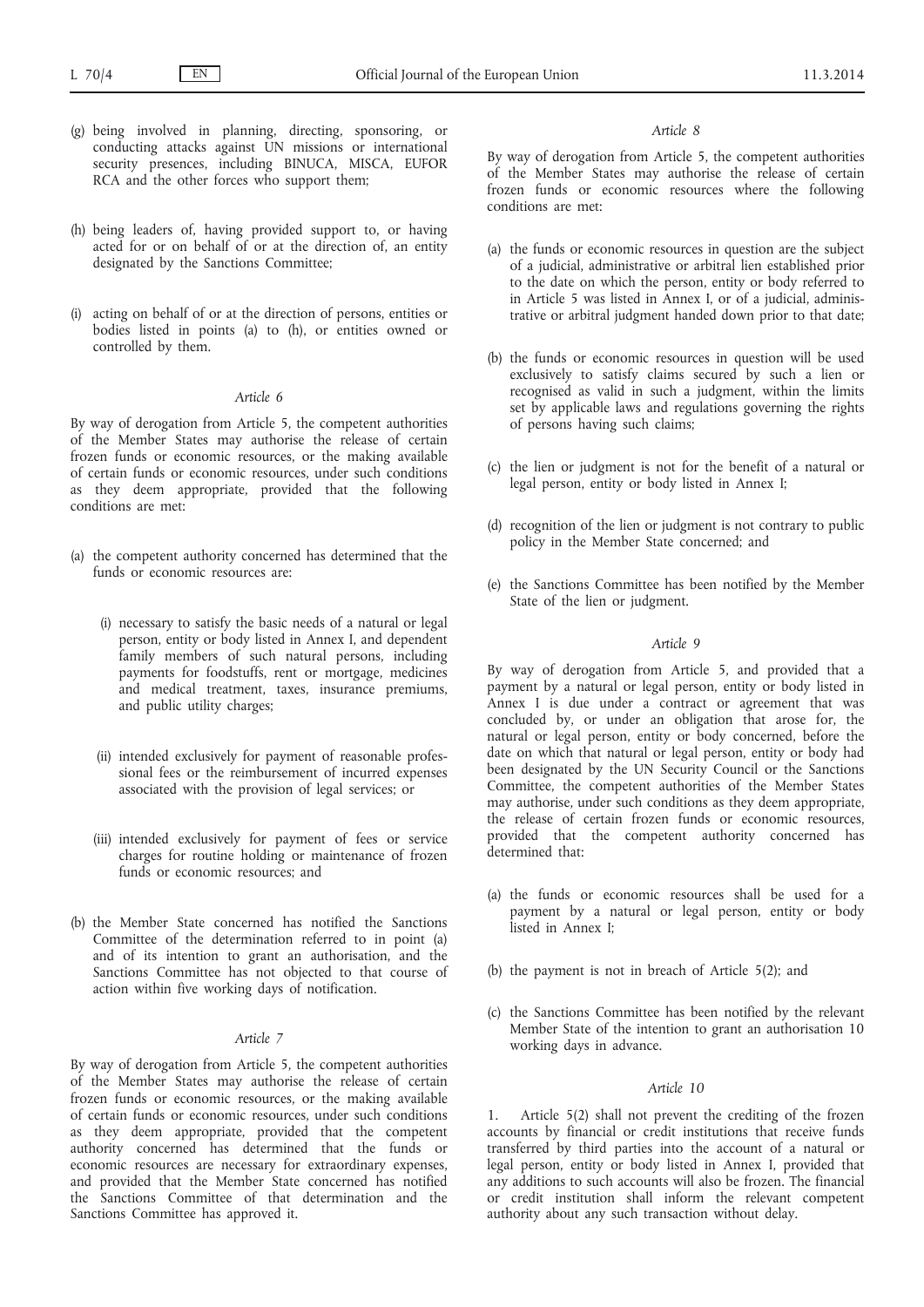Article 5(2) shall not apply to the addition to frozen accounts of:

- (a) interest or other earnings on those accounts;
- (b) payments due under contracts, agreements or obligations that were concluded or that arose before the date on which the natural or legal person, entity or body referred to in Article 5 was included in Annex I; or
- (c) payments due under judicial, administrative or arbitral lien or judgment, as referred to in Article 8; and

provided that any such interest, other earnings and payments are frozen in accordance with Article 5(1).

## *Article 11*

1. Without prejudice to the applicable rules concerning reporting, confidentiality and professional secrecy, natural and legal persons, entities and bodies shall:

- (a) supply immediately any information which would facilitate compliance with this Regulation, such as information on accounts and amounts frozen in accordance with Article 5, to the competent authority of the Member State where they are resident or located, and shall transmit any such information, either directly or through the Member State, to the Commission; and
- (b) co-operate with the competent authority in any verification of such information.

2. Any additional information received directly by the Commission shall be made available to the Member States.

Any information provided or received in accordance with this Article shall be used only for the purposes for which it was provided or received.

### *Article 12*

It shall be prohibited to participate, knowingly and intentionally, in activities the object or effect of which is to circumvent the measures referred to in Articles 2 and 5.

## *Article 13*

1. The freezing of funds and economic resources or the refusal to make funds or economic resources available, carried out in good faith on the basis that such action is in accordance with this Regulation, shall not give rise to liability of any kind on the part of the natural or legal person or entity or body implementing it, or its directors or employees, unless it is proved that the funds and economic resources were frozen or withheld as a result of negligence.

2. Actions by natural or legal persons, entities or bodies shall not give rise to any liability of any kind on their part if they did not know, and had no reasonable cause to suspect, that their actions would infringe the prohibitions laid down in this Regulation.

### *Article 14*

1. No claims in connection with any contract or transaction the performance of which has been affected, directly or indirectly, in whole or in part, by the measures imposed under this Regulation, including claims for indemnity or any other claim of this type, such as a claim for compensation or a claim under a guarantee, in particular a claim for extension or payment of a bond, guarantee or indemnity, particularly a financial guarantee or financial indemnity, of whatever form, shall be satisfied, if they are made by:

- (a) designated natural or legal persons, entities or bodies listed in Annex I;
- (b) any natural or legal person, entity or body acting through or on behalf of one of the persons, entities or bodies referred to in point (a).

2. In any proceedings for the enforcement of a claim, the onus of proving that satisfying the claim is not prohibited by paragraph 1 shall be on the natural or legal person, entity or body seeking the enforcement of that claim.

This Article is without prejudice to the right of the natural or legal persons, entities and bodies referred to in paragraph 1 to judicial review of the legality of the non-performance of contractual obligations in accordance with this Regulation.

## *Article 15*

1. The Commission and the Member States shall inform each other of the measures taken under this Regulation and share any other relevant information at their disposal in connection with this Regulation, in particular information in respect of:

- (a) funds frozen under Article 5 and authorisations granted under Articles 6, 7 and 8;
- (b) violation and enforcement problems and judgments handed down by national courts.

The Member States shall immediately inform each other and the Commission of any other relevant information at their disposal which might affect the effective implementation of this Regulation.

#### *Article 16*

The Commission shall be empowered to amend Annex II on the basis of information supplied by Member States.

#### *Article 17*

1. Where the United Nations Security Council or the Sanctions Committee lists a natural or legal person, entity or body and has provided a statement of reasons for the designation, the Council shall include that natural or legal person, entity or body in Annex I. The Council shall communicate its decision and the statement of reasons to the natural or legal person, entity or body concerned, either directly, if the address is known, or through the publication of a notice, providing that natural or legal person, entity or body an opportunity to present observations.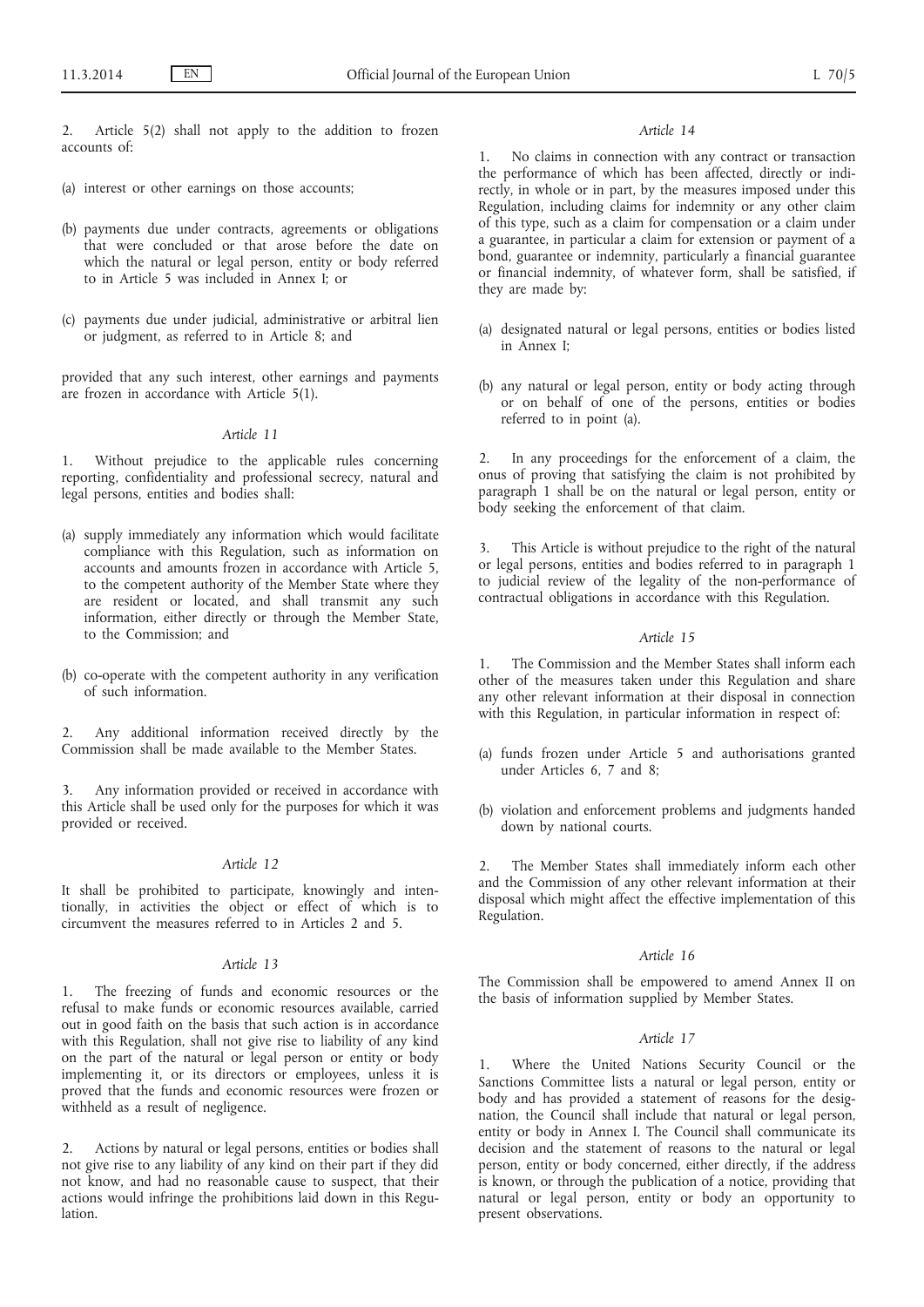2. Where observations are submitted, or where substantial new evidence is presented, the Council shall review its decision and inform the person, entity or body accordingly.

3. Where the United Nations decides to de-list a person, entity or body, or to amend the identifying data of a listed person, entity or body, the Council shall amend Annex I accordingly.

## *Article 18*

Annex I shall include, where available, information provided by the Security Council or by the Sanctions Committee necessary to identify the natural or legal persons, entities or bodies concerned. With regard to natural persons, such information may include names including aliases, date and place of birth, nationality, passport and ID card numbers, gender, address, if known, and function or profession. With regard to legal persons, entities or bodies, such information may include names, place and date of registration, registration number and place of business. Annex I shall also include the date of designation by the Security Council or by the Sanctions Committee.

#### *Article 19*

1. The Member States shall lay down the rules on penalties applicable to infringements of the provisions of this Regulation and shall take all measures necessary to ensure that they are implemented. The penalties provided for must be effective, proportionate and dissuasive.

2. The Member States shall notify the rules referred to in paragraph 1 to the Commission without delay after the entry into force of this Regulation, and shall notify it of any subsequent amendment to them.

#### *Article 20*

1. The Member States shall designate the competent authorities referred to in this Regulation and identify them on the websites listed in Annex II. The Member States shall notify the Commission of any changes in the addresses of their websites listed in Annex II.

2. The Member States shall notify the Commission of their competent authorities, including the contact details of those competent authorities, without delay after the entry into force of this Regulation, and shall notify it of any subsequent amendment.

Where this Regulation sets out a requirement to notify, inform or otherwise communicate with the Commission, the address and other contact details to be used for such communication shall be those indicated in Annex II.

#### *Article 21*

This Regulation shall apply:

- (a) within the territory of the Union, including its airspace;
- (b) on board any aircraft or any vessel under the jurisdiction of a Member State;
- (c) to any person inside or outside the territory of the Union who is a national of a Member State;
- (d) to any legal person, entity or body, inside or outside the territory of the Union, which is incorporated or constituted under the law of a Member State;
- (e) to any legal person, entity or body in respect of any business done in whole or in part within the Union.

#### *Article 22*

This Regulation shall enter into force on the day of its publication in the *Official Journal of the European Union*.

This Regulation shall be binding in its entirety and directly applicable in all Member States.

Done at Brussels, 10 March 2014.

*For the Council The President* G. VROUTSIS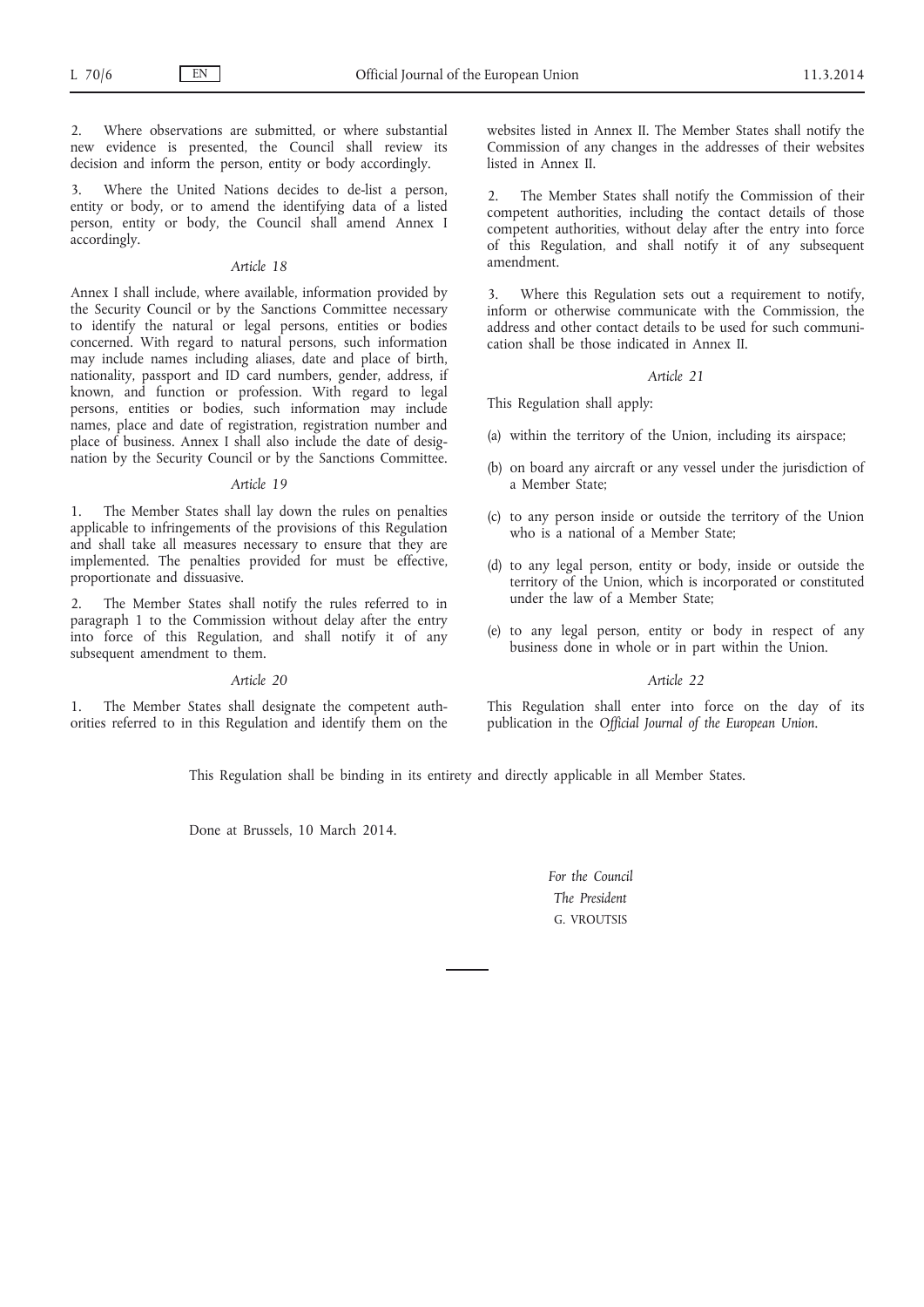## *ANNEX I*

## **List of persons and entities referred to in Article 5**

A. Persons

B. Entities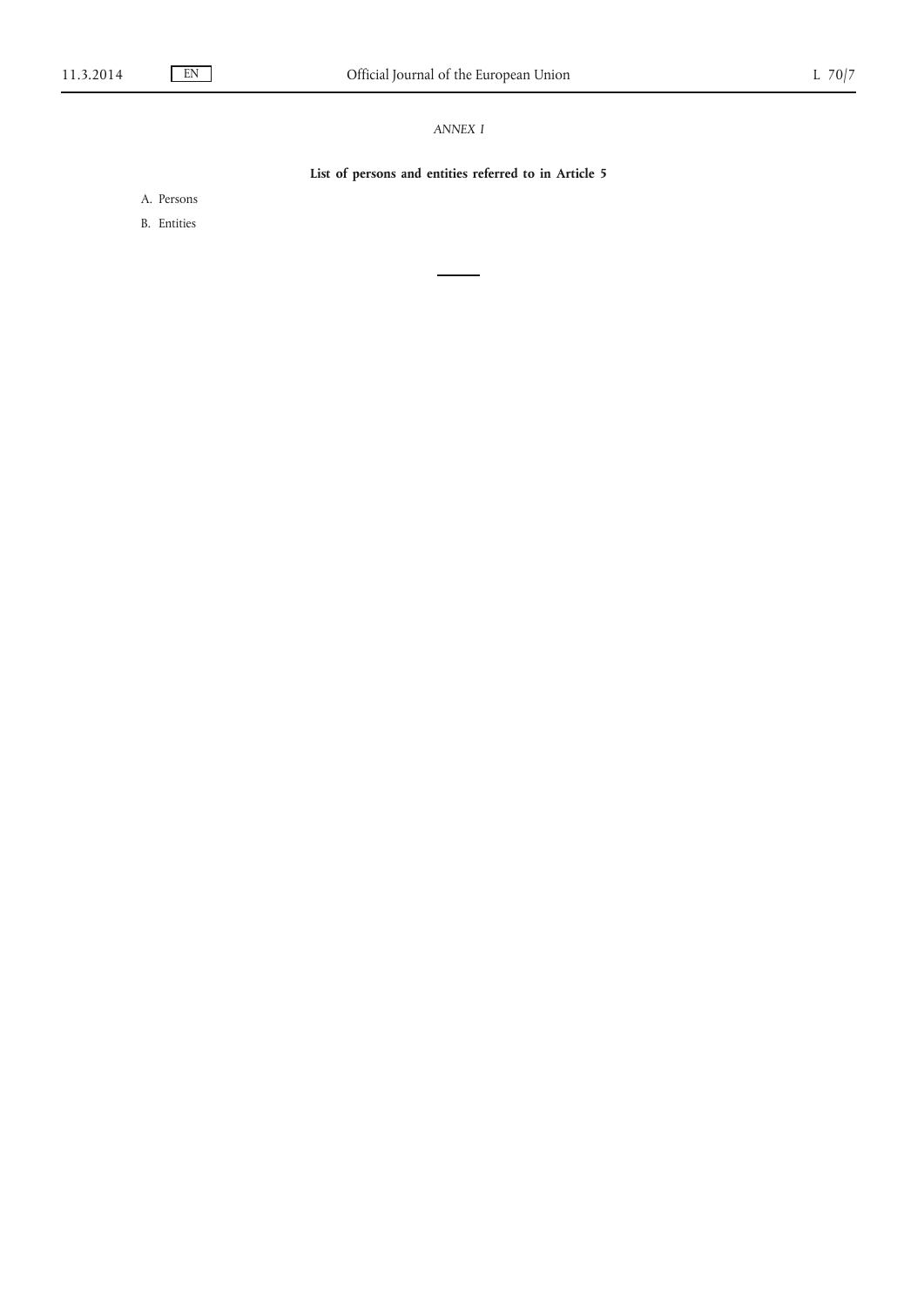## *ANNEX II*

**Websites for information on the competent authorities and address for notifications to the European Commission**

## BELGIUM

<http://www.diplomatie.be/eusanctions>

## BULGARIA

<http://www.mfa.bg/en/pages/135/index.html>

## CZECH REPUBLIC

<http://www.mfcr.cz/mezinarodnisankce>

## DENMARK

<http://um.dk/da/politik-og-diplomati/retsorden/sanktioner/>

### GERMANY

<http://www.bmwi.de/DE/Themen/Aussenwirtschaft/aussenwirtschaftsrecht,did=404888.html>

## ESTONIA

[http://www.vm.ee/est/kat\\_622/](http://www.vm.ee/est/kat_622/)

### IRELAND

<http://www.dfa.ie/home/index.aspx?id=28519>

### **GREECE**

<http://www.mfa.gr/en/foreign-policy/global-issues/international-sanctions.html>

## SPAIN

[http://www.exteriores.gob.es/Portal/es/PoliticaExteriorCooperacion/GlobalizacionOportunidadesRiesgos/Documents/](http://www.exteriores.gob.es/Portal/es/PoliticaExteriorCooperacion/GlobalizacionOportunidadesRiesgos/Documents/ORGANISMOS%20COMPETENTES%20SANCIONES%20INTERNACIONALES.pdf) [ORGANISMOS%20COMPETENTES%20SANCIONES%20INTERNACIONALES.pdf](http://www.exteriores.gob.es/Portal/es/PoliticaExteriorCooperacion/GlobalizacionOportunidadesRiesgos/Documents/ORGANISMOS%20COMPETENTES%20SANCIONES%20INTERNACIONALES.pdf)

#### FRANCE

<http://www.diplomatie.gouv.fr/autorites-sanctions/>

## CROATIA <http://www.mvep.hr/sankcije>

ITALY [http://www.esteri.it/MAE/IT/Politica\\_Europea/Deroghe.htm](http://www.esteri.it/MAE/IT/Politica_Europea/Deroghe.htm)

## **CYPRUS** <http://www.mfa.gov.cy/sanctions>

LATVIA <http://www.mfa.gov.lv/en/security/4539>

## LITHUANIA <http://www.urm.lt/sanctions>

LUXEMBOURG <http://www.mae.lu/sanctions>